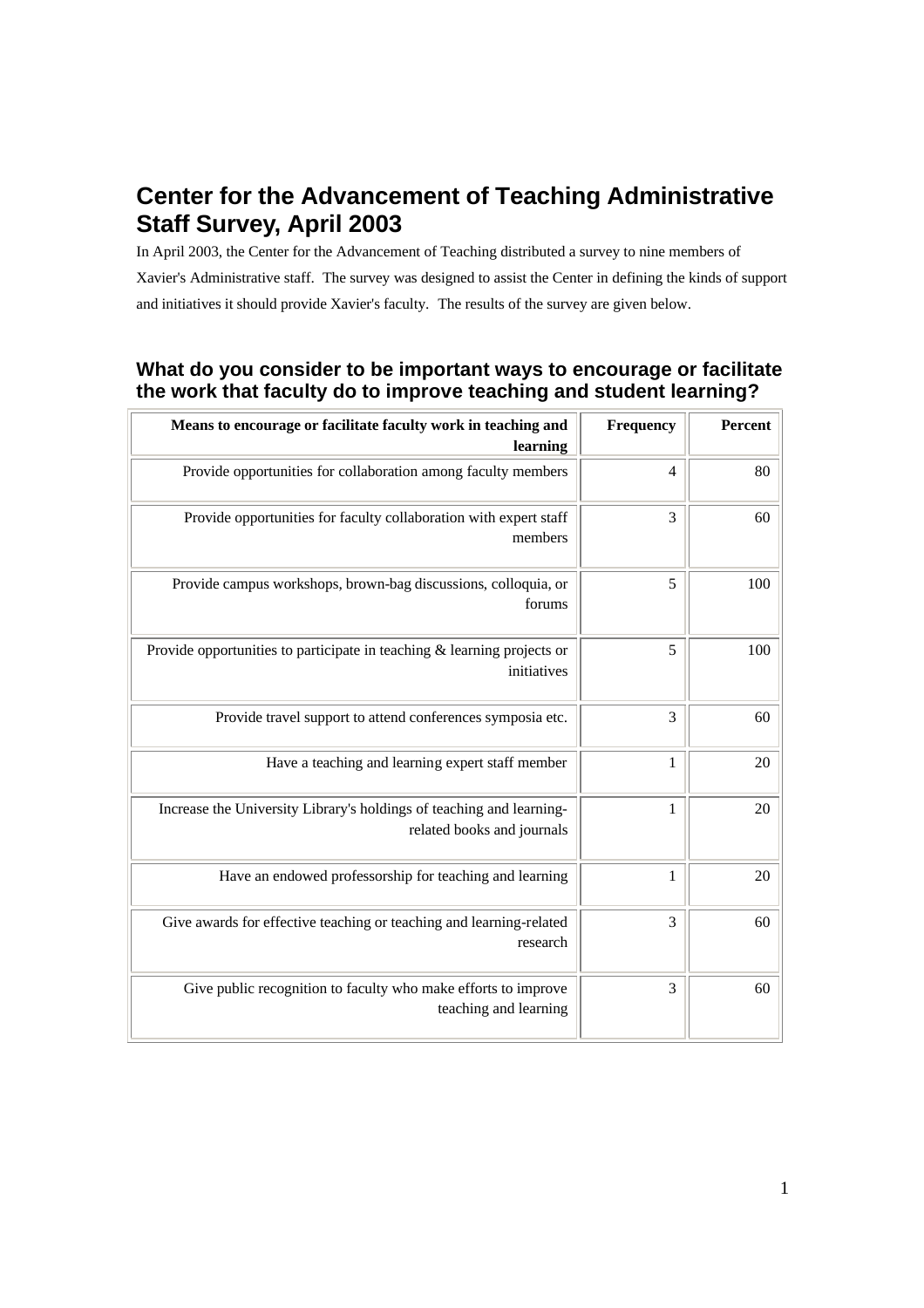## **What do you consider to be the best way(s) to facilitate faculty participation in teaching and learning projects or initiatives?**

| Means to facilitate faculty participation in<br>teaching and learning projects                                                                                           | <b>Frequency</b> | Percent |
|--------------------------------------------------------------------------------------------------------------------------------------------------------------------------|------------------|---------|
| Provide release time                                                                                                                                                     | 3                | 60      |
| Provide stipend                                                                                                                                                          | 2                | 40      |
| Provide consultation with expert staff members                                                                                                                           | $\overline{c}$   | 40      |
| Mini grant or block grant (i.e., a discretionary fund or grant award for<br>example, implement a project purchase materials and equipment or<br>hire student assistants) | 5                | 100     |
| Provide a structured framework or prescribed format for the project or<br>initiative                                                                                     | 2                | 40      |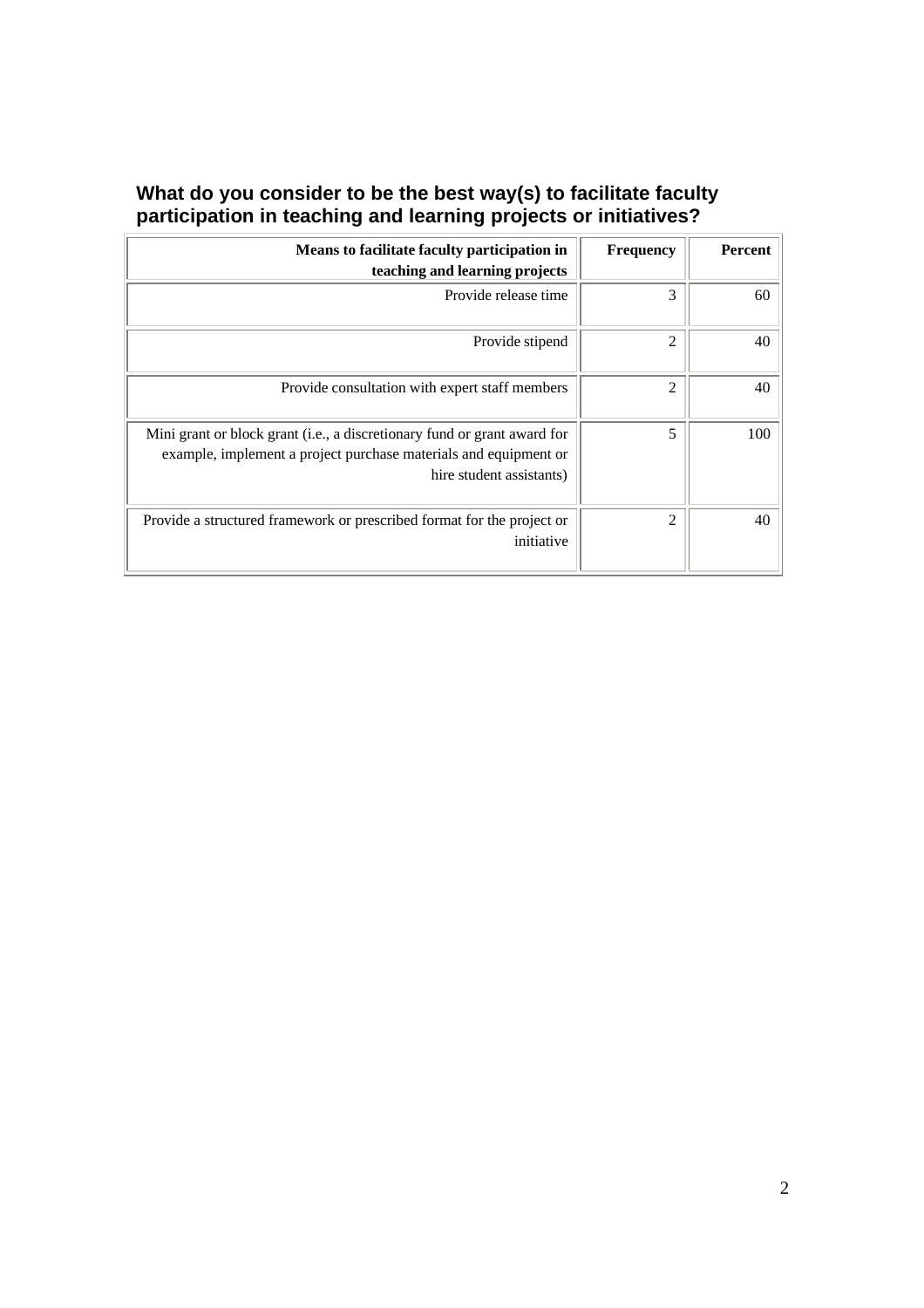#### **The Center for the Advancement of Teaching should/should not focus on the following activities.** <u>Response a la componenta del componenta del componenta del componenta del componenta del componenta del componenta del componenta del componenta del componenta del componenta del compo<br>Componenta del componenta del compon</u>  $\overline{\phantom{a}}$

|                                                                                                                                                | <b>Response</b> |            |             |                |
|------------------------------------------------------------------------------------------------------------------------------------------------|-----------------|------------|-------------|----------------|
|                                                                                                                                                | Should          | Should not | Don't know/ | N <sub>o</sub> |
| <b>Activity</b>                                                                                                                                | focus on        | focus on   | no opinion  | response       |
|                                                                                                                                                | (percent)       | (percent)  | (percent)   | (percent)      |
| Classroom research (often referred to<br>as "the scholarship of teaching and<br>learning")                                                     | 4(80)           |            | 1(20)       |                |
| Teaching methods or instructional<br>strategies                                                                                                | 5(100)          |            |             |                |
| Integration of technology into the<br>classroom (but not distance education<br>wherein a majority of the instruction<br>occurs electronically) | 5(100)          |            |             |                |
| Distance education (wherein a majority<br>of the instruction occurs electronically)                                                            | 2(40)           | 2(40)      |             | 1(20)          |
| Development of leadership in the areas<br>of curriculum development, pedagogy,<br>student advising, assessment, etc.                           | 2(40)           |            | 1(20)       | 2(40)          |
| Mentoring of new faculty                                                                                                                       | 3(60)           |            |             | 2(40)          |
| Mentoring of junior faculty                                                                                                                    | 1(20)           |            | 2(40)       | 2(40)          |
| Mentoring of part-time faculty                                                                                                                 | 2(40)           | 1(20)      |             | 2(40)          |
| Collaboration with departments on<br>discipline-specific teaching and<br>learning initiatives                                                  | 4(80)           | 1(20)      |             |                |
| Writing and implementing a<br>professional development plan                                                                                    | 2(40)           | 2(40)      | 1(20)       |                |
| Writing across the curriculum                                                                                                                  | 1(20)           | 1(20)      | 1(20)       | 2(40)          |
| Faculty teaching exchange programs                                                                                                             |                 | 1(20)      | 2(40)       | 2(40)          |